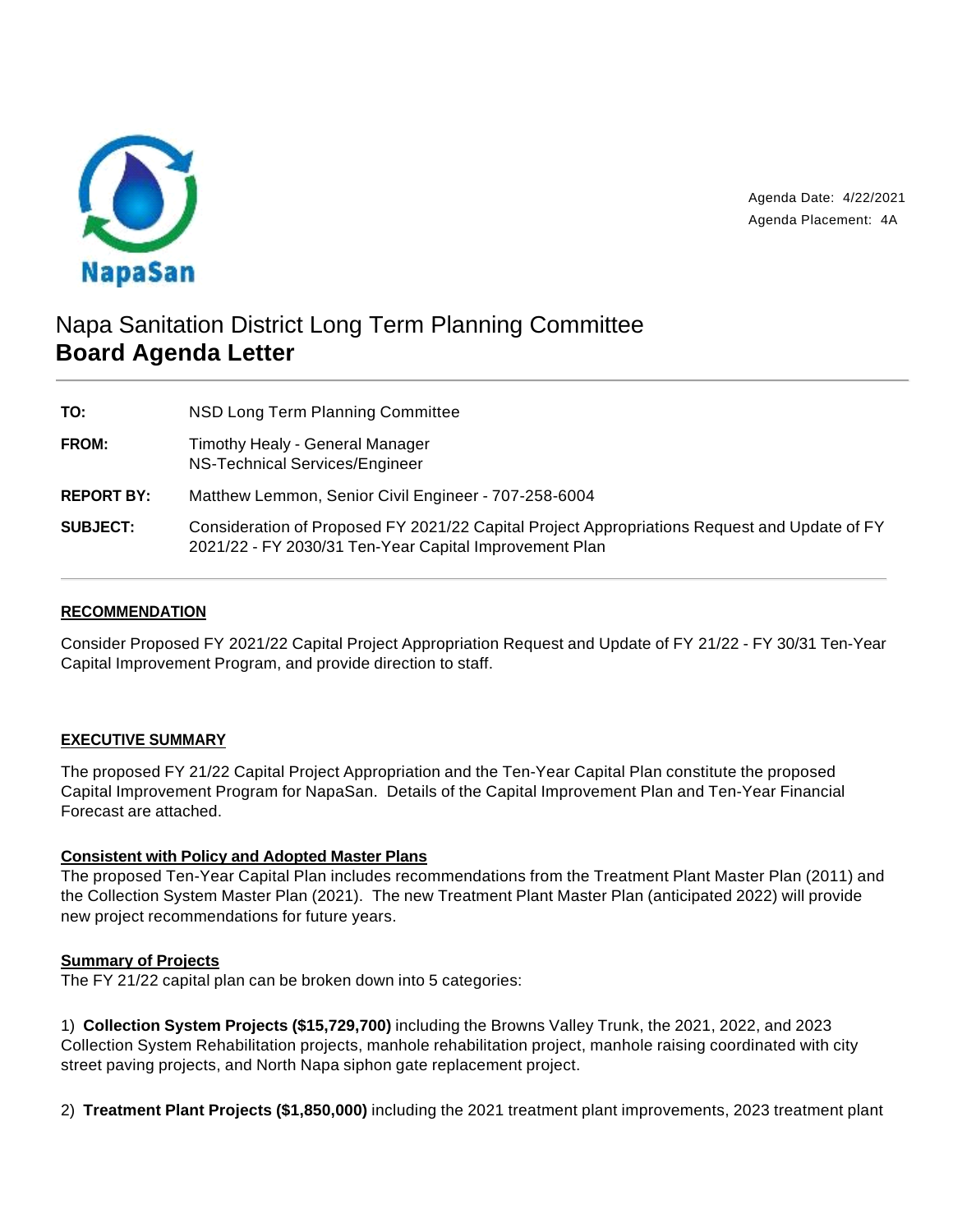improvements, and pond levee repair projects.

3) **Recycled Water Projects (\$170,000)** including the SWRF truck fill station electronic dispensing unit and NBWRA costs.

4) **Equipment Replacements (\$1,132,800)** including treatment plant and pump station equipment, lab equipment, a vacuum truck, and a repair truck.

5) **Other Projects (\$1,245,800)** including the Wastewater Treatment Plant Master Plan, SCADA network upgrades, and development review.

A complete list of projects and descriptions is attached to this staff report.

#### **Funding the Capital Improvement Plan**

The proposed Capital Appropriation for FY 2021/22 is \$20,128,300. The entire Ten-Year Capital Improvement Plan is estimated at \$231,610,050. The Ten-Year Financial Plan outlines the financial plan necessary to pay for these improvements.

Sewer service charges constitute a significant portion of the revenue needed for the capital plan. The FY 2021/22 budget and 10-Year Financial Plan are consistent with the sewer service charge modification approved by the Board in the recent Proposition 218 process in March 2021. The balance of revenues used to fund the capital plan comes from capacity charges, grant revenue, interest earnings, and fund equity. The revenues in year 1 include loan proceeds of \$5,833,300 for the Browns Valley Trunk and West Napa Pump Station and bond proceeds of \$1,300,000 for the 66" Trunk Rehabilitation/2022 Collection System Rehabilitation project.

Capacity charges are a significant component of capital plan financing, accounting for over 15% of total capital spending in the ten year plan. The current COVID-19 pandemic has slowed development projects. The 10-Year Financial Plan anticipates development to start to ramp back up. However, it is still unknown how development will be impacted over the next several years. The capacity charge fee is scheduled to increase on July 1, 2021, by 2.7%, based on the ENR-Construction Cost Index, from \$9,959 to \$10,228 per EDU.

#### **Use of Debt**

The plan includes financing of the Browns Valley Road Sewer Trunk and improvements at West Napa Pump Station using the proceeds from the FY 19/20 SRF loan issuance of approximately \$40 million. The financial forecast has included the associated debt service in the 10-year forecast starting in FY 22/23, as debt service payments are anticipated to begin after construction is complete. NapaSan will also receive the remaining bond proceeds of \$1.3 million in FY 21/22 from the total bond issuance of \$9.5 million to fund the rehabilitation work on the 66" Trunk (Kaiser Road to the Influent Pump Station) and a portion of the 2022 Sewer Rehabilitation project. Debt service for that issue begins in FY 21/22.

The Ten-Year Financial Plan includes the issuance of debt in FY 28/29 for the rehabilitation of the 66" trunk main from Imola to Kaiser Road. The construction of the second digester, new aeration basin and clarifier, and associated improvements will also result in the issuance of debt, anticipated in FY 30/31.

## **FISCAL & STRATEGIC PLAN IMPACT**

Is there a Fiscal Impact? Yes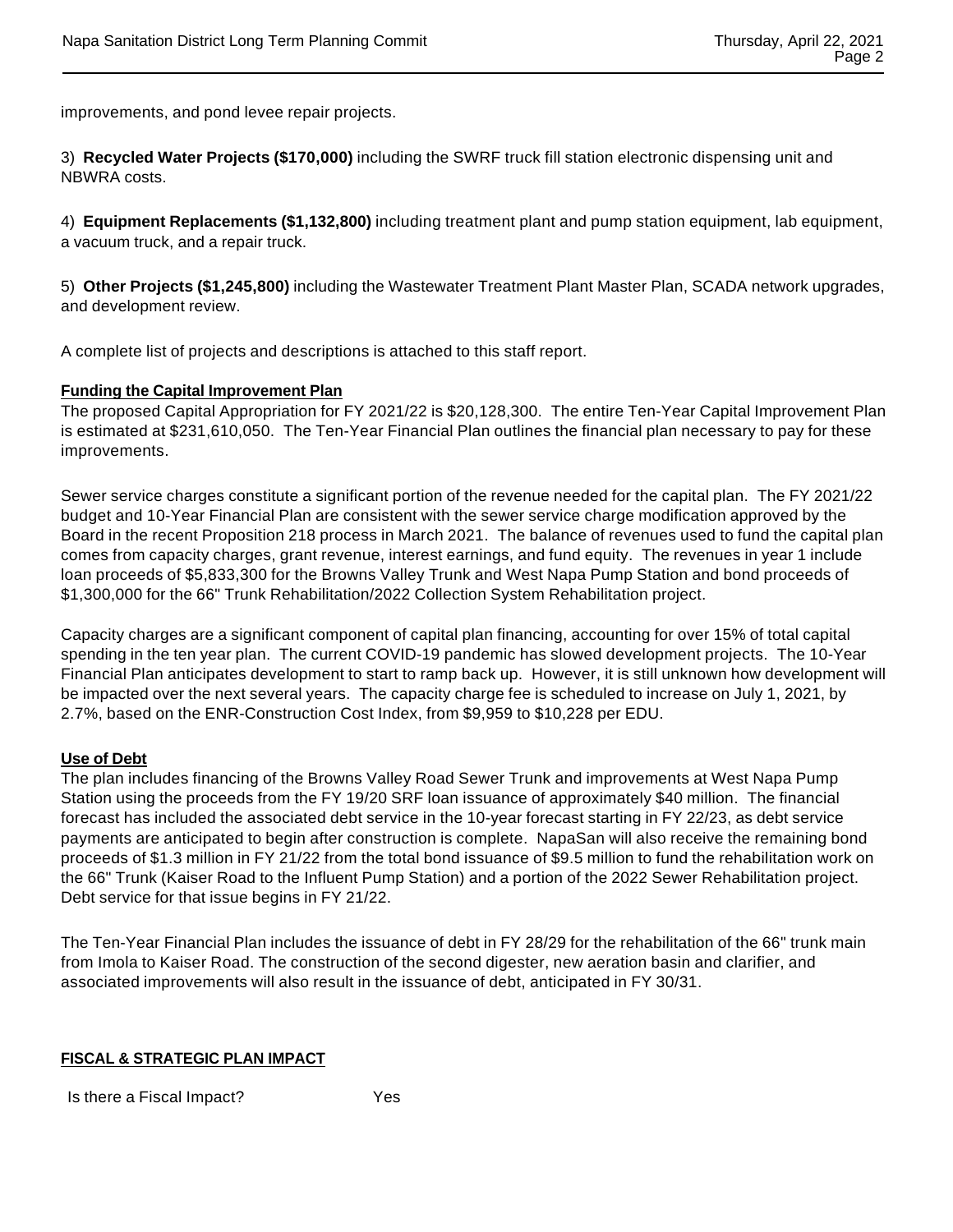| Is it currently budgeted?         | No                                                                                                                                                                                                                                                                                                                                                                                                                      |
|-----------------------------------|-------------------------------------------------------------------------------------------------------------------------------------------------------------------------------------------------------------------------------------------------------------------------------------------------------------------------------------------------------------------------------------------------------------------------|
| What is the revenue source?       | Sewer service charges, capacity charges, loan proceeds, federal<br>grants, interest earnings and other miscellaneous revenues.                                                                                                                                                                                                                                                                                          |
| Is it Mandatory or Discretionary? | Discretionary                                                                                                                                                                                                                                                                                                                                                                                                           |
| Discretionary Justification:      | The Capital Improvement Plan is necessary to replace infrastructure<br>that has reached the end of its useful life, has insufficient capacity,<br>does not meet regulatory requirements, or poses a hazard to the<br>health and safety of NapaSan's customers or employees. Projects<br>are also necessary to meet anticipated capacity needs.                                                                          |
| Is the general fund affected?     | Yes                                                                                                                                                                                                                                                                                                                                                                                                                     |
| Future fiscal impact:             | Appropriations for the FY 2021/22 capital projects are proposed to be<br>\$20,128,300. Also, current year unspent funding for incomplete<br>projects as of June 30, 2021 are anticipated to be carried forward into<br>FY 2021/22. The total Ten-Year Capital Plan projection, not including<br>funds appropriated in FY 2020/21 that may be carried forward, is<br>\$231,610,050. See attachments for further details. |
| Consequences if not approved:     | NapaSan will not have funded its capital program and its infrastructure<br>will no longer reliably meet the service levels required.                                                                                                                                                                                                                                                                                    |
| Additional Information:           | None.                                                                                                                                                                                                                                                                                                                                                                                                                   |

## **ENVIRONMENTAL IMPACT**

ENVIRONMENTAL DETERMINATION: The proposed action is not a project as defined by 14 California Code of Regulations 15378 (State CEQA Guidelines) and therefore CEQA is not applicable.

## **BACKGROUND AND DISCUSSION**

None.

## **SUPPORTING DOCUMENTS**

- A . FY 21/22 Capital Project Descriptions
- B . 10-Year Capital Improvement Plan
- C . Allocation of Capacity Charges
- D . 10-Year Financial / Cash Flow Forecast
- E . Projected Debt Service
- F . 10-Year CIP Bar Chart
- G . FY 21/22 CIP Pie Chart